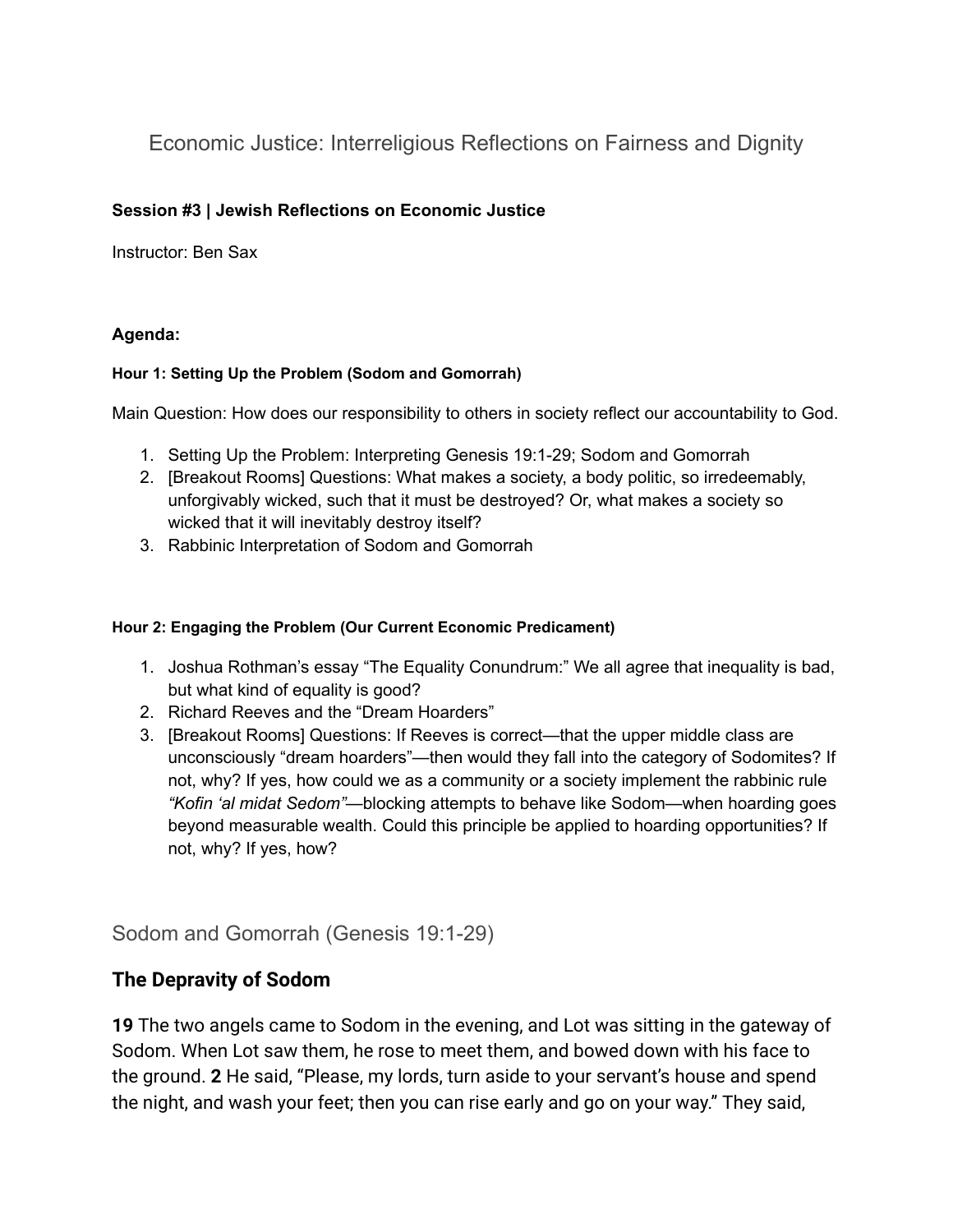"No; we will spend the night in the square." **3** But he urged them strongly; so they turned aside to him and entered his house; and he made them a feast, and baked unleavened bread, and they ate. **4** But before they lay down, the men of the city, the men of Sodom, both young and old, all the people to the last man, surrounded the house; **5** and they called to Lot, "Where are the men who came to you tonight? Bring them out to us, so that we may know them." **6** Lot went out of the door to the men, shut the door after him, **7** and said, "I beg you, my brothers, do not act so wickedly. **8** Look, I have two daughters who have not known a man; let me bring them out to you, and do to them as you please; only do nothing to these men, for they have come under the shelter of my roof." **9** But they replied, "Stand back!" And they said, "This fellow came here as an alien, and he would play the judge! Now we will deal worse with you than with them." Then they pressed hard against the man Lot, and came near the door to break it down. **10** But the men inside reached out their hands and brought Lot into the house with them, and shut the door. **11** And they struck with blindness the men who were at the door of the house, both small and great, so that they were unable to find the door.

# **Sodom and Gomorrah Destroyed**

**12** Then the men said to Lot, "Have you anyone else here? Sons-in-law, sons, daughters, or anyone you have in the city—bring them out of the place. **13** For we are about to destroy this place, because the outcry against its people has become great before the Lord, and the Lord has sent us to destroy it." **14** So Lot went out and said to his sons-in-law, who were to marry his daughters, "Up, get out of this place; for the Lord is about to destroy the city." But he seemed to his sons-in-law to be jesting.

**15** When morning dawned, the angels urged Lot, saying, "Get up, take your wife and your two daughters who are here, or else you will be consumed in the punishment of the city." **16** But he lingered; so the men seized him and his wife and his two daughters by the hand, the Lord being merciful to him, and they brought him out and left him outside the city. **17** When they had brought them outside, they<sub>[[a\]](https://www.biblegateway.com/passage/?search=Genesis+19%3A+1-29&version=NRSV#fen-NRSV-475a)</sub> said, "Flee for your life; do not look back or stop anywhere in the Plain; flee to the hills, or else you will be consumed." **18** And Lot said to them, "Oh, no, my lords; **19** your servant has found favor with you, and you have shown me great kindness in saving my life; but I cannot flee to the hills, for fear the disaster will overtake me and I die. **20** Look, that city is near enough to flee to, and it is a little one. Let me escape there—is it not a little one?—and my life will be saved!" **21** He said to him, "Very well, I grant you this favor too, and will not overthrow the city of which you have spoken. **22** Hurry, escape there, for I can do nothing until you arrive there." Therefore the city was called Zoar.[[b](https://www.biblegateway.com/passage/?search=Genesis+19%3A+1-29&version=NRSV#fen-NRSV-480b)] **23** The sun had risen on the earth when Lot came to Zoar.